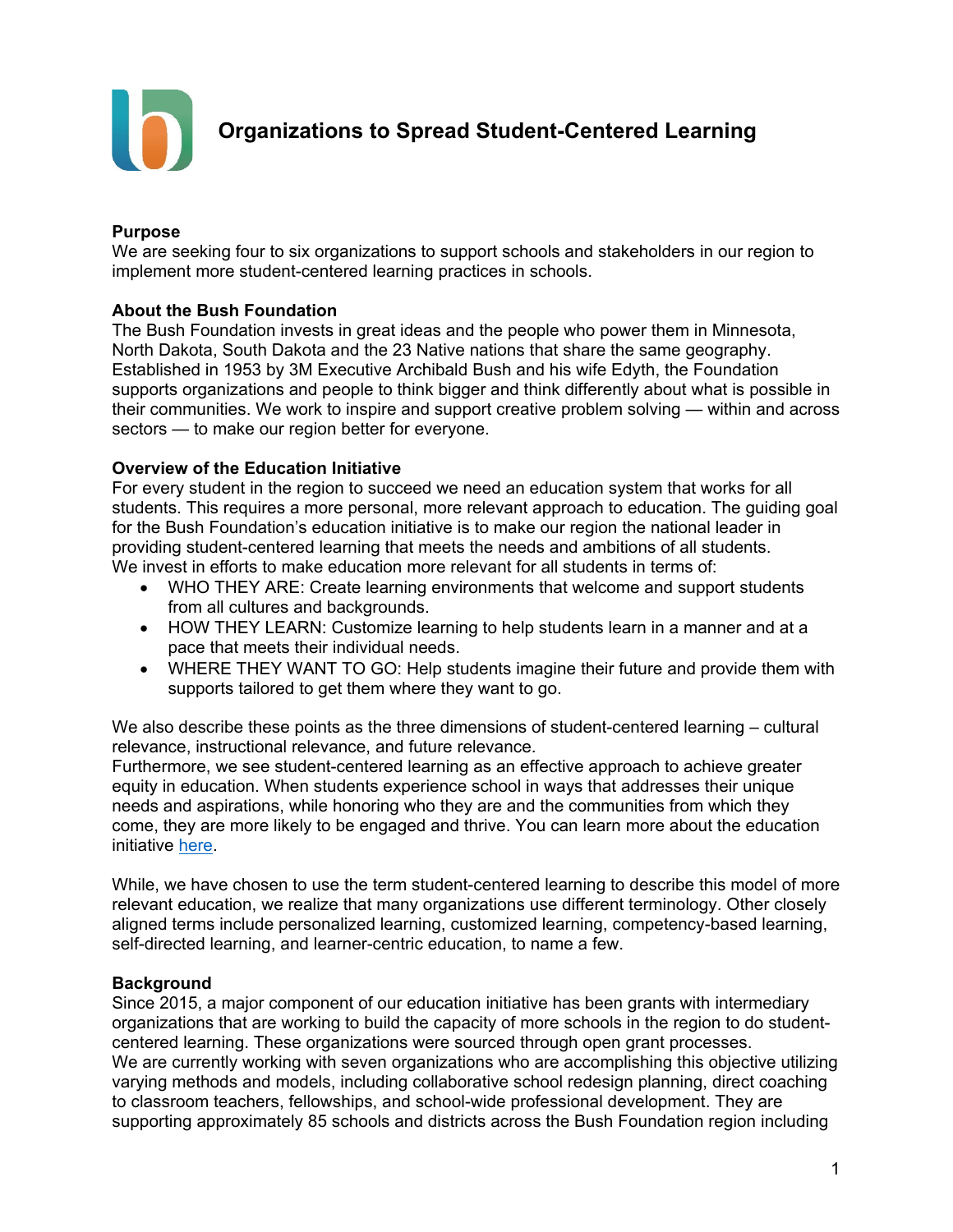district, charter, tribal, and private schools. Those schools are located in a mix of urban, suburban, rural, and tribal community settings. In the current portfolio of school intermediaries, most organizations support five to ten schools.

For the past three years, we have been working with Social Policy Research Associates on a learning and evaluation project. The project documented how the current intermediaries have been engaging with schools and building their capacity to implement more student-centered learning, as well as captured successes, challenges and lessons learned through their work. An executive summary of that report can be found on our [website](https://www.bushfoundation.org/education-initiative) in early June.

The diversity of the models used by the current intermediaries and the variety of types of schools being served have been two of the strongest assets of our work. We have learned immensely from the wide variety of options employed to bring about transformation in schools in our region. Based on this experience, we are open to an even greater variety of approaches in our next portfolio of organizations.

#### **Opportunity**

We believe student-centered learning can be a transformational practice in our region, leading to more equitable and relevant education. To make it available to more learners, we believe we must help build the capacity of K-12 schools and educators to design, deliver and systematize student-centered learning approaches. With this RFP, we are looking for organizations with expertise in working with schools, educators, and communities to bring student-centered learning to more learners in our region.

We anticipate funding four to six organizations with a proven track record of enabling more student-center learning in schools using a specific approach or model. The approach must be something the organization can demonstrate their expertise in delivery and demand for in the Bush Foundation region.

By specific approach or model, we mean that it has at least these characteristics: 1) It already exists and is currently being used in the region or in the country; 2) It consists of clearly defined principles, strategies and technical supports that can be used or adapted to bring about change in multiple communities; and 3) works directly with practitioners to support them in changes towards student-centered learning. Therefore, organizations that do not provide direct support and assistance to practitioners are not eligible. This includes related activity like working towards policy change, data gathering, coalition building, etc. We encourage organizations that are not a good fit for this particular opportunity to learn more about Bush Foundation's [Ecosystem](https://www.bushfoundation.org/ecosystem-grants) and [Community Innovation](https://www.bushfoundation.org/community-innovation-grants) grant programs to see if they may be better alignment with those programs.

These organizations should intend to support multiple school communities. Therefore, organizations that are seeking to start-up a single new school or program also are not eligible for this grant funding.

For this opportunity, we are seeking organizations that work in a variety of ways to enable more student-centered learning in schools. In most cases, we believe this will continue to be organizations working directly with schools; however, we are also open to proposals that may focus their work at a different level of change, such as working with individual educators, or other innovative and proven approaches, so long as they result in more students receiving relevant education that honors who they are, how they learn, and where they want to go.

#### **Scope of Work**

A variety of models and approaches may fit into this opportunity. We have generally thought of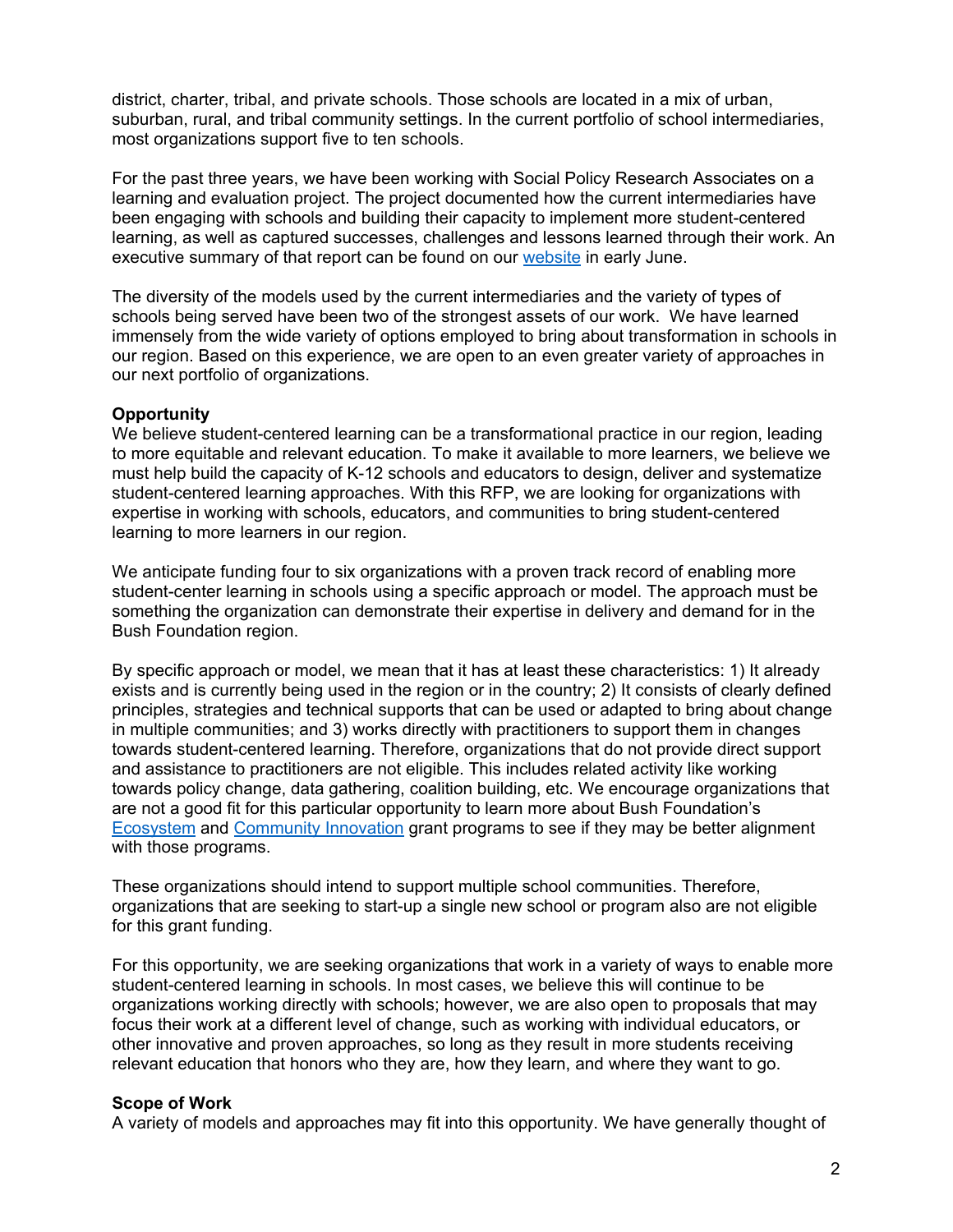this change happening at the school level. However, we are open to the idea of interventions at other organizational levels -- like districts or directly with groups of teachers. To be flexible, we are using the term "partner" to refer to the schools or other groups the organizations would be supporting."

The list below provides the Foundation's expectations for the work these organizations will provide.

- **Work towards overall objective** Deliver capacity-building support models to partners so that they can be effective in providing more relevant education to students in terms or who they are, how they learn, and where they want to go. The models should incorporate aspects that lead to greater education equity in the schools that ultimately benefit from the support.
- **Establish partners** Spend up to four months establishing and formalizing relationships and share the list of partners with the Foundation. Each organization must conduct work that will impact at least four school communities.
- **Develop work plans** Develop and execute detailed work plans for each partner which includes providing overall leadership, coordination, oversight, and communication to ensure progress is made toward project outcomes and overall implementation of more student-centered learning practices. Plans should consider how the partners will be prepared for long-term sustainability of practices, even after the direct support from the organization has concluded.
- **Deliver ongoing support** Provide regular and timely technical assistance to partners. Ensure the perspectives, ideas, and needs of each unique partner are being considered, rather than employing a one-size-fits-all approach.
- **Monitor and share results** Document progress, impact, and learning from the work with partners. Meet with the Foundation for at least three check-in meetings each year. Also, complete interim grantee reports each year and a final report at the conclusion of the grant term. The Foundation may convene all the organizations for meetings together as well.

Other pertinent information

- **Annual Budget:** The estimated annual budget for the work of each organization is approximately \$100,000 - 250,000, but that figure can be adjusted to fit the work planned by each organization.
- **Timing:** The length of time an organization works with their partners may vary; however, the workplan must be scheduled to be completed by December 2025 or earlier.
- **Work in our region:** Grants must be used by the organizations to support partners located in our region.
- **Diversity of school communities:** We seek to reach a variety of schools and communities through the portfolio of selected organizations. We would like to incorporate a mix of types of schools served (district, charter, tribal, independent, etc.), communities served (urban, rural, suburban, and tribal), and socio-economic and racial demographics of the students impacted.
- Values: All work must be completed in alignment with the Bush Foundation's operating [values](https://www.bushfoundation.org/our-values) and [equity statement.](https://www.bushfoundation.org/equity-statement)

## **Request for Proposal**

Please respond to this RFP by preparing a three- to seven-page proposal that addresses the topics listed below.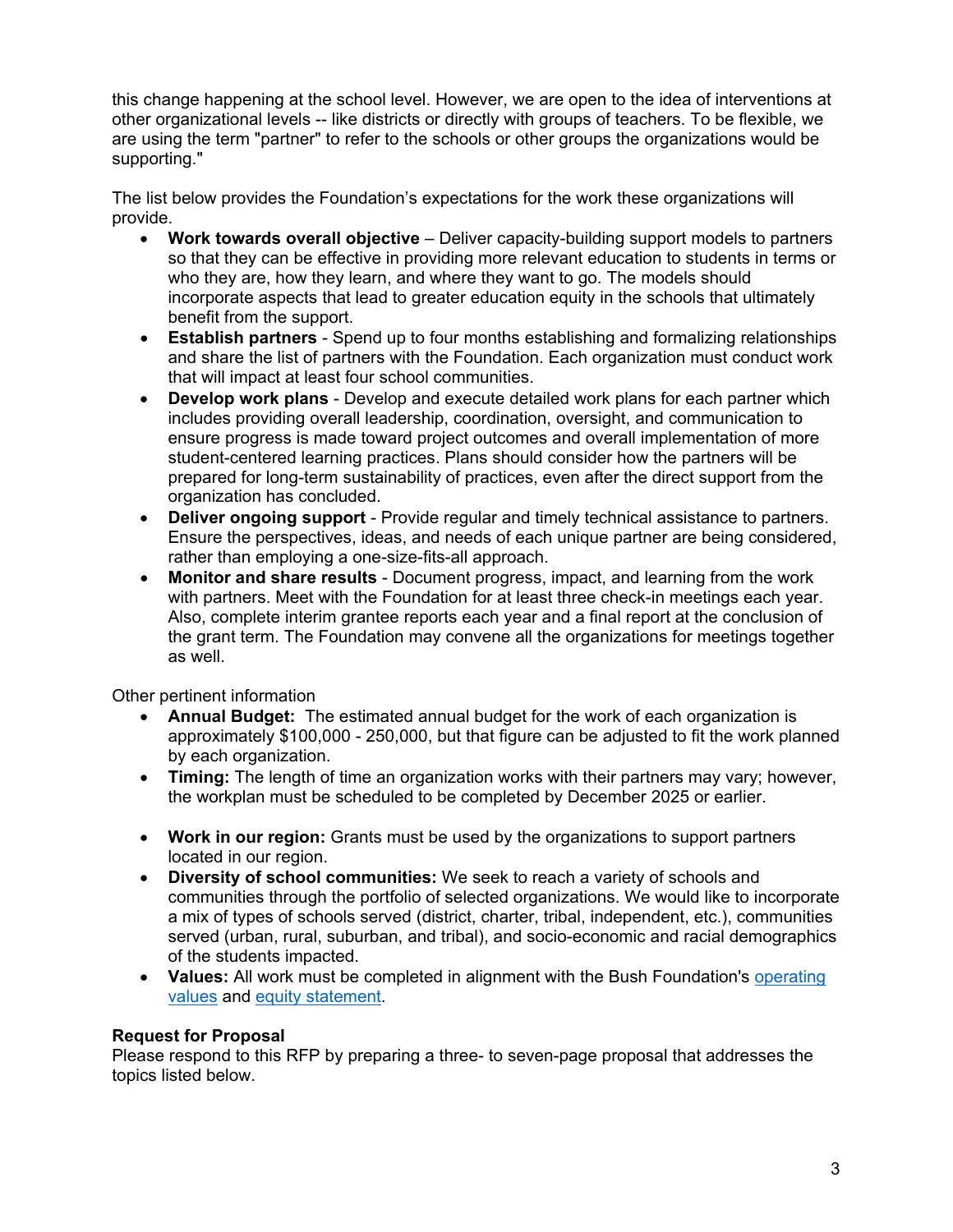*As a reminder, A variety of models and approaches may fit into this opportunity. We have generally thought of this change happening at the school level. However, we are open to the idea of interventions at other organizational levels – like districts or directly with groups of teachers. To be flexible, we are using the term "partner" to refer to the schools or other groups the organizations would be supporting."*

- *Organization*
	- $\circ$  Provide information about your organization including its history, mission, and values.
- *Student-centered learning approach*
	- $\circ$  Describe the specific approach your organization takes implement more to studentcentered learning. What do you call your approach? What is the unit of change of your approach (e.g. schools, educators, school communities, etc.?)
	- o What are some characteristics of the approach? What is the unique value of your approach?
	- o How does your approach address each of the Foundation's three areas of relevance (cultural relevance, instructional relevance and career relevance) as defined above.
- *Promising or proven approach*
	- $\circ$  Tell us about your work to support the implementation of more student-centered learning in schools to date. How has your approach led to students receiving more relevant education? Consider: *How have you defined and assessed success for students?*
- *Demand for Your Approach*
	- $\circ$  Describe the partners and communities that you'll work with if awarded a grant. In your response, please include:
		- Where will your work take place (Minnesota, Native Nations, North Dakota, and/or South Dakota?)
		- What types of communities you would plan to work with (rural, urban, suburban, tribal communities?)
		- What are the types of schools/partners you'll be working with (district, charter, tribal, and/or private?)
		- If Is there a demand for your approach from these partners? Do you already have partners in mind? If so, who? If not, how will you establish the partnerships?
- *Education Equity*
	- $\circ$  How does your approach advance education equity? How does your organization help infuse equitable practices in the schools/partners you work with?
	- $\circ$  How does your approach address the unique needs and ambitions of students? How does your approach recognize and honor the communities and cultures of students?
- *References*
	- $\circ$  Please share three references for your work, including their name, title, organization, phone number and email address. Among these references, we ask you to include:
		- One reference from a partner that has used your approach to studentcentered learning.
		- One reference from a school in the Bush Foundation region that is interested in working with your organization and applying your approach.
		- One additional reference of your choice

# **Eligibility**

Applicants must be  $501(c)(3)$  public charities or government entities (including schools).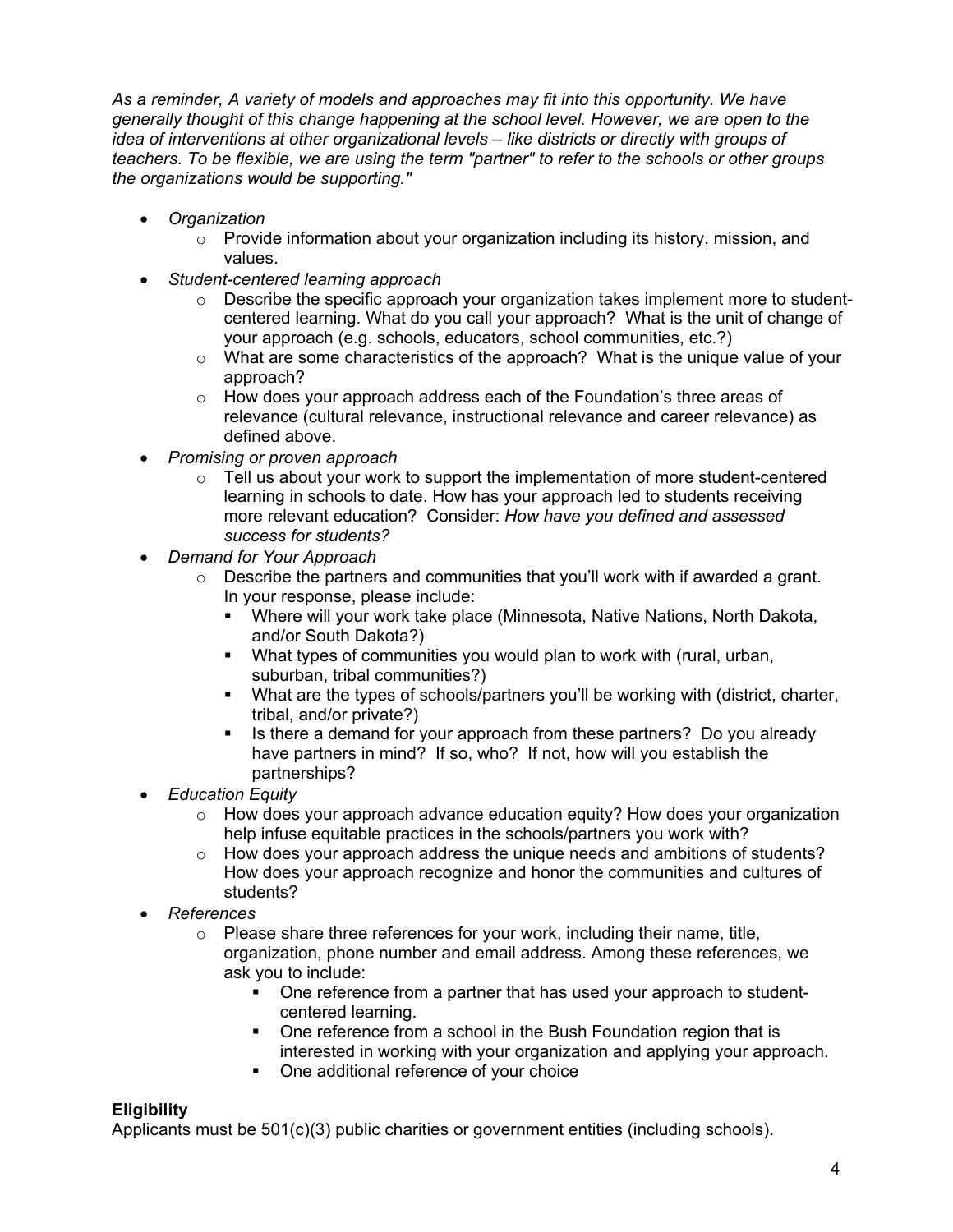Coalitions or collaboratives are eligible to apply, but only one organization may receive the grant.

We will accept applications from fiscal sponsors. The fiscal sponsor organization must submit the grant application and, if the grant is approved, it becomes the grantee and receives the funds. Our [fiscal sponsor overview](https://www.bushfoundation.org/fiscal-sponsorship) provides additional information.

While it's not required, special consideration will be given to organizations located in the Bush Foundation region - Minnesota, North Dakota, South Dakota or one of the 23 Native nations that share the same geography.

# **Selection Criteria**

Grants will be awarded based on how well applicants meet the following criteria. To what degree does the proposal demonstrate:

- 1. Alignment with our definition of student-centered learning, as defined by the three dimensions of relevance.
- 2. The specific student-centered learning approach is a promising or proven approach, including evidence that the approach leads to greater equity in education.
- 3. Demand from K-12 school communities in our region for this approach.
- 4. Capability and capacity of the organization to support more partners in making change using their proposed approach or model.
- 5. Alignment to Bush Foundation [operating values](https://www.bushfoundation.org/our-values) and [equity statement.](https://www.bushfoundation.org/equity-statement)

Additional considerations:

- 6. Given the education equity focus of our work, special consideration will be given to organizations who intend to work with partners that serve students from traditionally marginalized and underserved communities.
- 7. We also have special interest in organizations that will work with educators and leaders who identify as Black, Indigenous, and people of color.
- 8. While experience working in the Bush Foundation region is not a requirement, special consideration will be given to organizations that have experience in our region.

# **How to Apply**

- Your proposal must be submitted through our web portal [web portal.](https://www.tfaforms.com/4961755)
- Proposals should be no more than seven pages.
- Proposals are due by Thursday, June 30, 2022 at noon Central Time. We encourage you to submit before the deadline in case there are technical difficulties or internet disruptions.
- We encourage interested organizations to sign up for a 1:1 inquiry meeting with Jackie Statum Allen, Grantmaking Director, using the following link [https://calendly.com/jallen](https://calendly.com/jallen-bf/inquiry-meeting-scl-rfp)[bf/inquiry-meeting-scl-rfp.](https://calendly.com/jallen-bf/inquiry-meeting-scl-rfp)

## **Selection and Timing**

- July: Bush Foundation staff will review all proposals and select finalists.
- Mid-July: All applicants will be notified by email whether they are moving forward in the process.
- Mid-July Mid-August: Bush Foundation staff will schedule calls with finalists to learn more about their proposal, conduct reference calls, complete financial review and conduct additional due diligence.
- Late August: Finalists will be notified whether they have been selected as a partner.
- It is anticipated in October agreements will be signed and initial payments made.